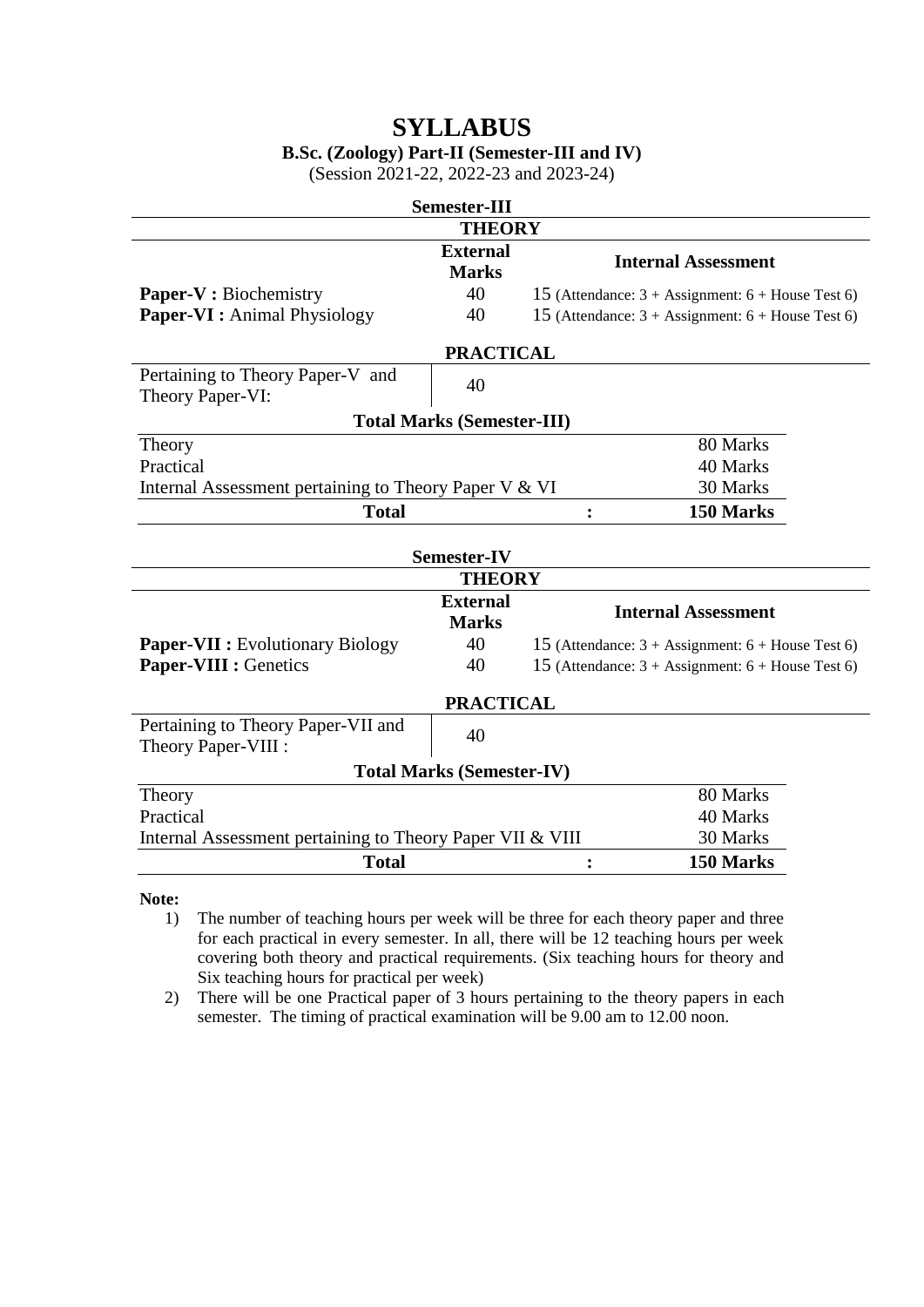### **SEMESTER-III**

# **PAPER-V: BIOCHEMISTRY**

*Max. Marks: 55 Time Allowed: 3 hours Internal Assessment: 15*

*Pass marks: 35% Lectures to be delivered: 45 Theory-40 (Each of 45 minutes duration)*

### **INSTRUCTIONS FOR PAPER SETTER**

The question paper will consist of three sections A, B and C. Section A and B will have four questions from the respective sections of the syllabus and will carry 6 marks each. Section C will consist of 8 short-answer type questions which will cover the entire syllabus uniformly and will carry 16 marks in all.

### **INSTRUCTIONS FOR CANDIDATES**

Candidates are required to attempt two questions from each section A and B and the entire section C, which is compulsory.

### **Section A**

1. Biochemistry: its scope and importance, chemical bonds and energy, Biomolecules: configuration and conformation, Properties of water as biological solvent, Introduction to metabolism.

2. Carbohydrates: Structure and Biological importance- Monosaccharides, Disaccharides, Polysaccharides; Derivatives of Monosaccharides; Carbohydrate metabolism: Glycolysis, Citric acid cycle, Pentose phosphate pathway, Gluconeogenesis, Glycogenesis, Glycogenolysis.

3. Proteins: Amino acids- Structure, Classification, General and Electrochemical properties of α-amino acids; Physiological importance of essential and non-essential amino acids, Peptide Bond stabilizing protein structure; Levels of protein organization; Protein metabolism: Transamination, Deamination, Urea cycle, Fate of C-skeleton of Glucogenic and Ketogenic amino acids

### **Section B**

4. Lipids: Structure and Significance: Physiologically important saturated and unsaturated fatty acids, Triacylglycerols, Phospholipids, Sphingolipid, Glycolipids, Steroids, Eicosanoids and terpenoids. Lipid metabolism: β-oxidation of fatty acids - Palmitic acid, Linoleic acid; Fatty acid biosynthesis, Formation of lipid bi-layer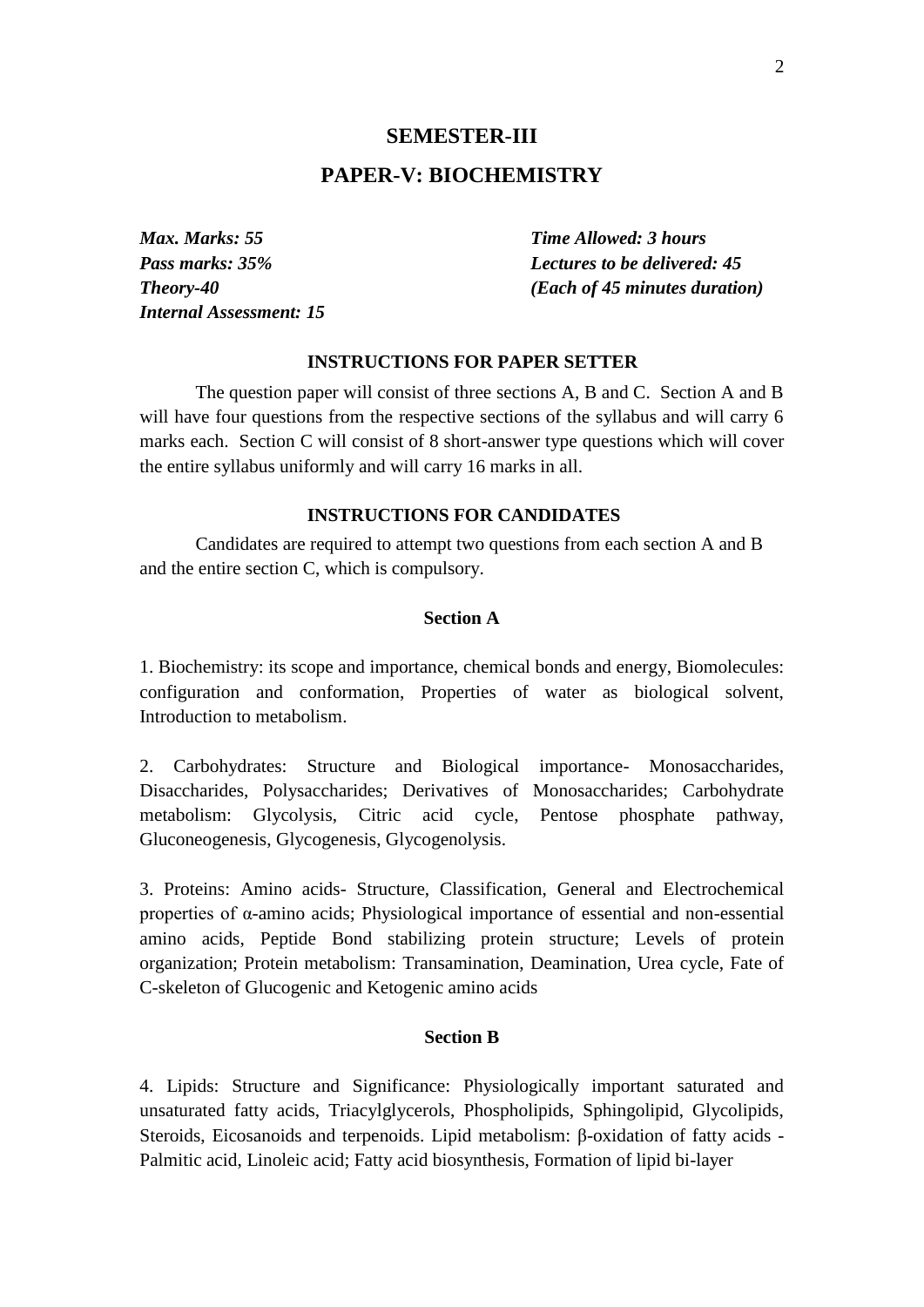5. Nucleic Acids: Structure of Purines, Pyrimidines, Nucleosides and Nucleotides; Nucleic Acid Metabolism: Catabolism of Adenosine, Guanosine, cytosine and thymine.

6. Enzymes : Nomenclature and classification; Cofactors; Specificity of enzyme action; Isozymes; Mechanism of enzyme action; Enzyme kinetics; Derivation of Michaelis-Menton equation, Lineweaver-Burk plot; Factors affecting rate of enzymecatalyzed reactions; Enzyme inhibition.

# **PAPER-VI : ANIMAL PHYSIOLOGY**

*Max. Marks: 55 Time Allowed: 3 hours Pass marks: 35% Lectures to be delivered: 45 Theory-40 (Each of 45 minutes duration) Internal Assessment: 15*

# **INSTRUCTIONS FOR PAPER SETTER**

The question paper will consist of three sections A, B and C. Section A and B will have four questions from the respective sections of the syllabus and will carry 6 marks each. Section C will consist of 8 short-answer type questions which will cover the entire syllabus uniformly and will carry 16 marks in all.

# **INSTRUCTIONS FOR CANDIDATES**

Candidates are required to attempt two questions from each section A and B and the entire section C, which is compulsory.

# **SECTION-A**

1. Digestion: Physiology of digestion in the alimentary canal; Absorption of carbohydrates, proteins, lipids

2. Respiration: Pulmonary ventilation, Respiratory volumes and capacities, Transport of Oxygen and carbon dioxide in blood, Oxygen dissociation curve of haemoglobin, Bohr effect, chloride shift, Haldane effect and control of breathing.

3. Excretion: Structure of nephron, Mechanism of Urine formation, Counter-current Mechanism, Osmoregulation

4. Cardiovascular system: Composition of blood, molecular structure and function of haemoglobin, blood clotting, blood groups including Rh-factor, haemostasis and haemopoiesis. Origin and conduction of the cardiac impulse, Cardiac cycle, electrocardiogram.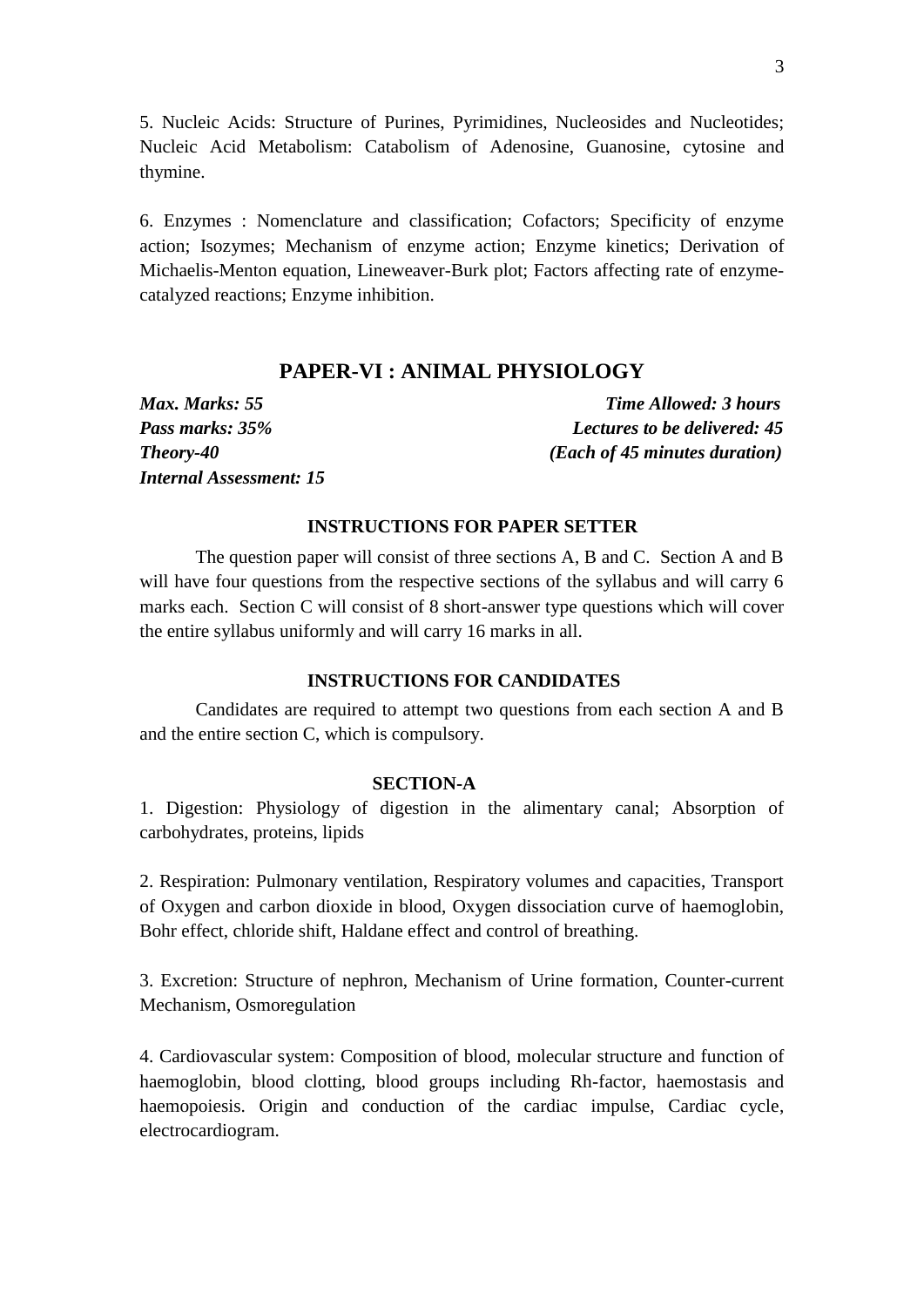### **SECTION-B**

6. Structure and physiology of endocrine glands- thyroid; Parathyroid, adrenal, hypothalamus, pituitary, pancreas and gonads.

7. Nerve: Structure of a neuron, Resting membrane potential, Origin of Action potential and its propagation in myelinated and non-myelinated nerve fibres, synapse and myoneural junction.

8. Muscle: Ultra-structure of skeletal muscle, Molecular and chemical basis of muscle contraction.

# **Books recommended:**

- A.L., Lehninger (1982). *Principles of Biochemistry*, Worth Publishers, Inc. New York.
- E.E. Conn and P.K. Stumpf. (1976) *Outlines of Biochemistry,* Wiley Eastern, New Delhi.
- L. Stryer (1995) *Biochemistry*, W.H. Freeman Press, San Francisco, USA.
- Voet, D. and Voet, J.G. ( 2004). *Biochemistry*, 3rd Edition, John Wiley & Sons, Inc. USA.
- Guyton, A.C. and Hall, J.E. (2011). T*extbook of Medical Physiology*, XII Edition, Harcourt Asia Pvt. Ltd/ W.B. Saunders Company
- Tortora, G.J. and Derrickson, B.H. (2009). *Principles of Anatomy and Physiology*, XII Edition, John Wiley & Sons, Inc.

# **LIST OF PRACTICALS**

- 1. Identification of food stuffs: starch, glucose, proteins and fats in a given solution.
- 2. Demonstration of osmosis and diffusion.
- 3. Demonstration of presence of amylase in saliva, denaturation with change of pH and temperature.
- 4. Analysis of urine for urea and glucose.
- 5. Determination of coagulation and bleeding time of blood in man.
- 6. Determination of blood groups of human blood sample.
- 7. Recording of blood pressure of man.
- 8. Estimation of haemoglobin content.
- 9. Preparation of slide to study TLC and DLC.
- 10. Preparation and study of human blood smear.
- 11. Study of permanent mount of striated muscles.
- 12. Study of permanent mount of myelinated nerve fibre.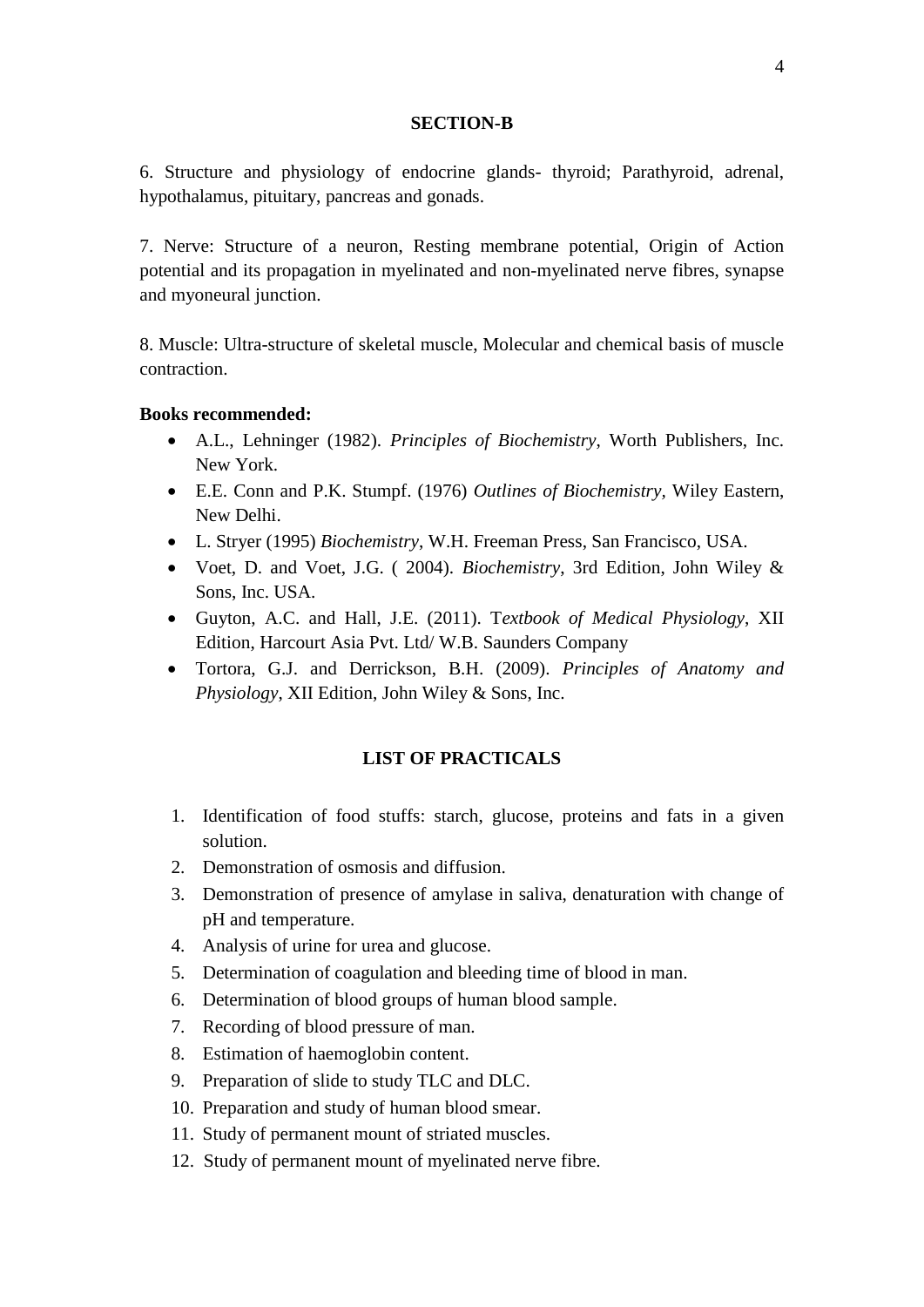13. Identification of permanent histological sections of mammalian thyroid; Parathyroid, adrenal, hypothalamus, pituitary, pancreas and gonads. 14. Field study: Visit to a clinical lab.

# **INSTRUCTIONS FOR PRACTICAL PAPER**

*Max. Marks: 40 Time Allowed: 3 hours Pass Marks: 35%* 

| 1. Biochemistry Experiment out of Experiment No. 1-4 | 8              |
|------------------------------------------------------|----------------|
| 2. Physiology Experiment out of Exp. No. 5-8         | 8              |
| 3. Preparation, Study & Sketch of slide out 9-10     | 8              |
| 4. Identification of 2 slides out of 11-13.          | 6              |
| 5. Lab Visit report                                  | $\overline{4}$ |
| 6. Viva-voce                                         | $\mathcal{R}$  |
| 7. Note Book                                         | $\mathcal{R}$  |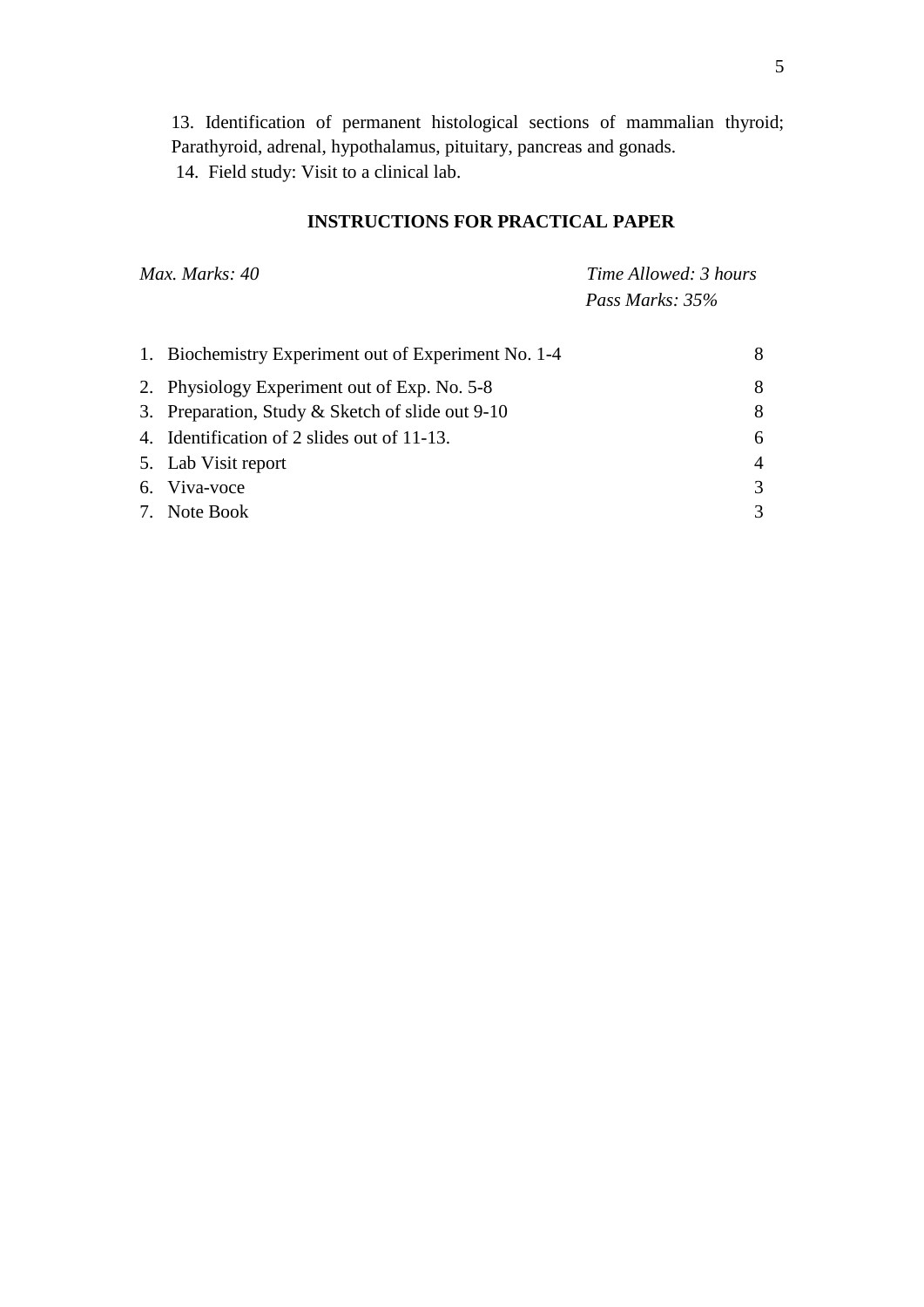# **SEMESTER-IV PAPER-VII : EVOLUTIONARY BIOLOGY**

*Internal Assessment: 15*

*Max. Marks: 55 Time Allowed: 3 hours Pass marks: 35% Lectures to be delivered: 45 Theory-40 (Each of 45 minutes duration)*

### **INSTRUCTIONS FOR PAPER SETTER**

The question paper will consist of three sections A, B and C. Section A and B will have four questions from the respective sections of the syllabus and will carry 6 marks each. Section C will consist of 8 short-answer type questions which will cover the entire syllabus uniformly and will carry 16 marks in all.

### **INSTRUCTIONS FOR CANDIDATES**

Candidates are required to attempt two questions from each section A and B and the entire section C, which is compulsory.

### **SECTION A**

1. Life's Beginnings: Chemogeny, RNA world, Biogeny, Origin of photosynthesis, Evolution of eukaryotes

2. Historical review of evolutionary concept: Lamarckism, Darwinism, Neo-Darwinism

3. Sources of variations: Heritable variations and their role in evolution

4. Evidences of Evolution: Fossil record (types of fossils, transitional forms, geological time scale, evolution of horse and man, Molecular evolution (three domains of life, neutral theory of molecular evolution, molecular clock

#### **SECTION B**

5. Hardy-Weinberg Law (its assumptions and applications)

6. Natural selection and other forms of selection. Genetic Drift (mechanism, founder's effect, bottleneck phenomenon; Role of Migration and Mutation in changing allele frequencies)

7. Product of evolution: Micro and Macro evolution and isolating mechanisms, Micro evolutionary changes (inter-population variations), Modes of speciation

8. Extinctions, Back ground and mass extinctions (causes and effects), detailed example of K-T extinction

9. Origin and evolution of man, Unique hominid characteristics contrasted with primate characteristics, primate phylogeny from Dryopithecus leading to *Homo sapiens*, molecular analysis of human origin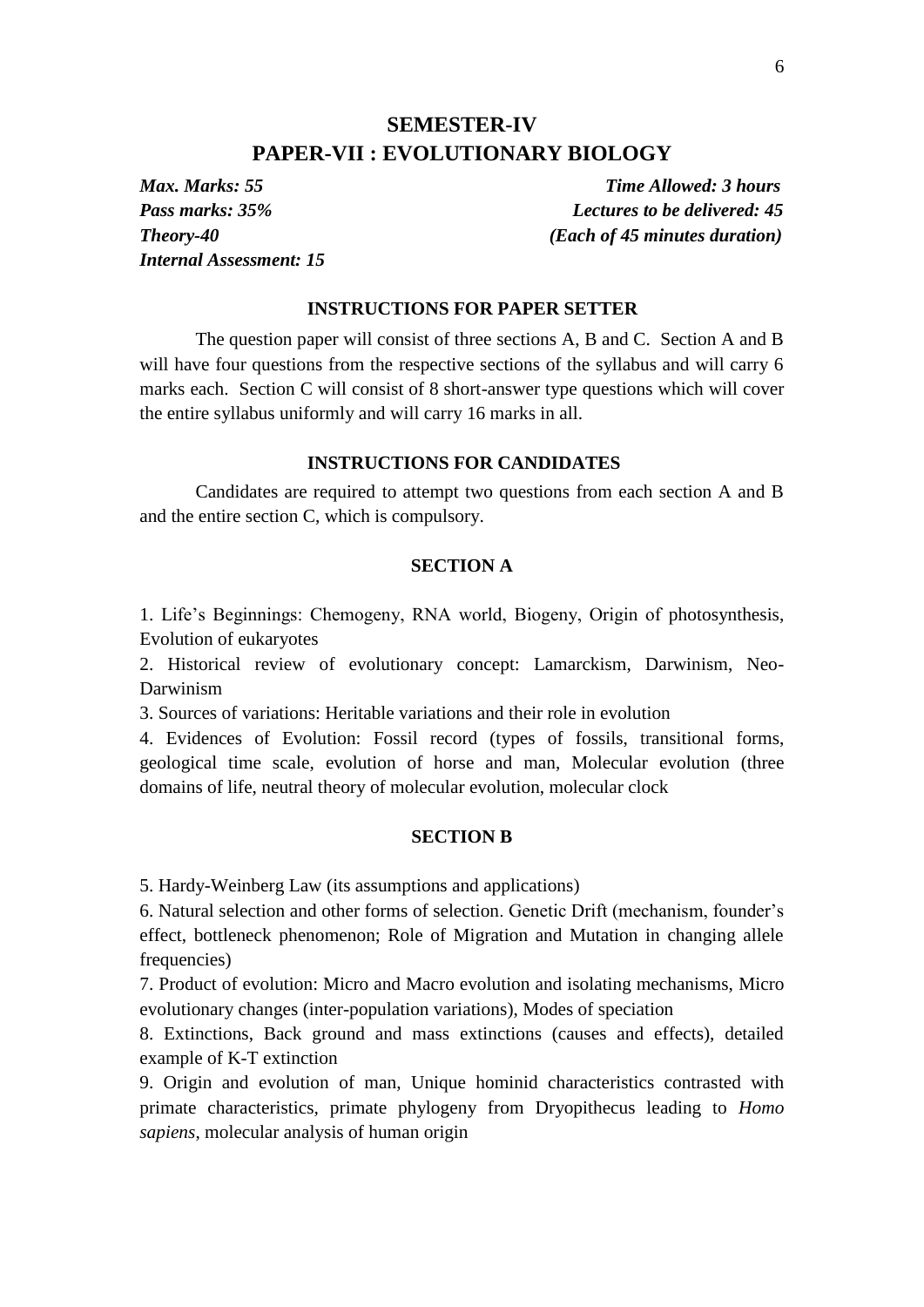### **Books Recommended**

- 1. Ridley,M (2004) Evolution III Edition Blackwell publishing
- 2. Hall, B.K. and Hallgrimson, B (2008). Evolution IV Edition. Jones and Barlett Publishers.
- 3. Campbell, N.A. and Reece J.B (2011). Biology. IX Edition. Pearson, Benjamin, Cummings.
- 4. Douglas, J. Futuyuma (1997).Evolutionary Biology. Sinauer Associates.
- 5. Snustad. S Principles of Genetics.
- 6. Pevsner, J (2009). Bioinformatics and Functional Genomics. II Edition WileyBlackwell
- 7. Minkoff, E. (1983). Evolutionary Biology. Addison-Wesley

# **PAPER-VIII : GENETICS**

| Max. Marks: 55                 | <b>Time Allowed: 3 hours</b>           |
|--------------------------------|----------------------------------------|
| Pass marks: 35%                | <b>Lectures to be delivered: 45</b>    |
| Theory-40                      | ( <i>Each of 45 minutes duration</i> ) |
| <i>Internal Assessment: 15</i> |                                        |

# **INSTRUCTIONS FOR PAPER SETTER**

The question paper will consist of three sections A, B and C. Section A and B will have four questions from the respective sections of the syllabus and will carry 6 marks each. Section C will consist of 8 short-answer type questions which will cover the entire syllabus uniformly and will carry 16 marks in all.

# **INSTRUCTIONS FOR CANDIDATES**

Candidates are required to attempt two questions from each section A and B and the entire section C, which is compulsory.

### **Section-A**

1. Chromatin and the Nucleosome: Structure of Nucleosome. Chromatin structure-Euchromatin, Heterochromatin-Constitutive and Facultative heterochromatin. Organization of Chromosomes.

2. Mendelism, Non- Mendelian Gene Interactions: Complementary factor, Epistatic gene, Duplicate genes, Supplementary factor, Lethal genes, Pleiotropism. Incomplete Dominance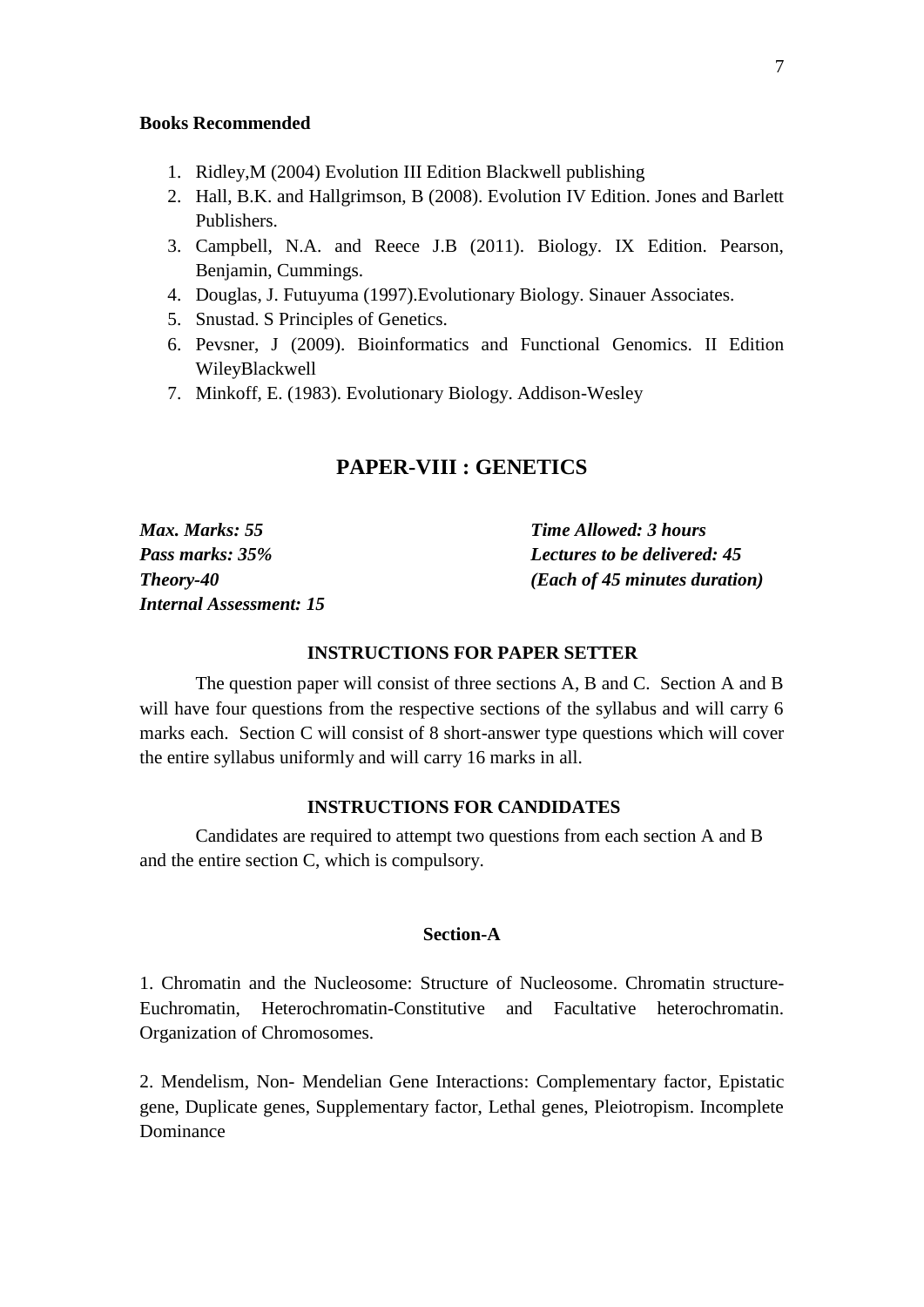3. Multiple Alleles: Inheritance of ABO Blood groups in Man, Rh factor and Erythroblastosis foetalis in Man, Polygenic inheritance- Skin pigmentation in Man, Eye colour in *Drosophila*.

4. Linkage –Types, theories and significance

5. Crossing over-Mechanism of crossing over, Factors affecting crossing over, Significance and consequences of crossing over.

6. Cytoplasmic Inheritance: Definition, characteristics, and examples: Shell coiling in *Pila* and Kappa particles in *Paramecium*.

# **Section B**

7. Mutation: Chromosomal Mutations: Deletion, Duplication, Inversion, Translocation, Aneuploidy and Polyploidy; Gene mutations: Induced versus Spontaneous mutations, Back versus Suppressor mutations, Molecular basis of Mutations in relation to UV light and chemical mutagens, Detection of mutations.

8. Sex determination: Autosomes and allosomes (sex chromosomes), Chromosomal methods of sex determination – XO, XY (Man and Drosophila), ZZ,ZW . Sex linked inheritance: Sex linked inheritance in *Drosophila*, Sex linked inheritance in man –colourblindness, Haemophilia, Hypertrichosis and Baldness

9. Transposable genetic elements: Prokaryotic transposable elements- IS elements, Eukaryotic transposable elements- P elements in Drosophila; Uses of transposons

10. Human Genetics: Syndromes – Turner's, Klinefelter's, Down's and Cri-du-chat, In Born errors of metabolism –Phenylketonuria (PKU), Alkaptonuria, Albinism, Human pedigree analysis.

11. Genetic Analysis in Bacteria: Conjugation, Transformation, Transduction

# **Books Recommended**

- 1. Karp, G. 2010 Cell and Molecular Biology: Concepts and Experiments. 6th edition. John Wiley & Sons. Inc.
- 2. De Robertis, E.D.P. and De Robertis, E.M.F. 2006 Cell and Molecular Biology. 8th edition. Lippincott Williams and Wilkins, Philadelphia.
- 3. Becker, W.M., Kleinsmith, L.J., Hardin. J. and Bertoni, G. P. 2009 The World of the Cell. 7th edition. Pearson Benjamin Cummings Publishing, San Francisco.
- 4. Watson, J. D., Baker T.A., Bell, S. P., Gann, A., Levine, M., and Losick, R., 2008 Molecular Biology of the Gene (6th edition.). Cold Spring Harbour Lab. Press, Pearson Pub.